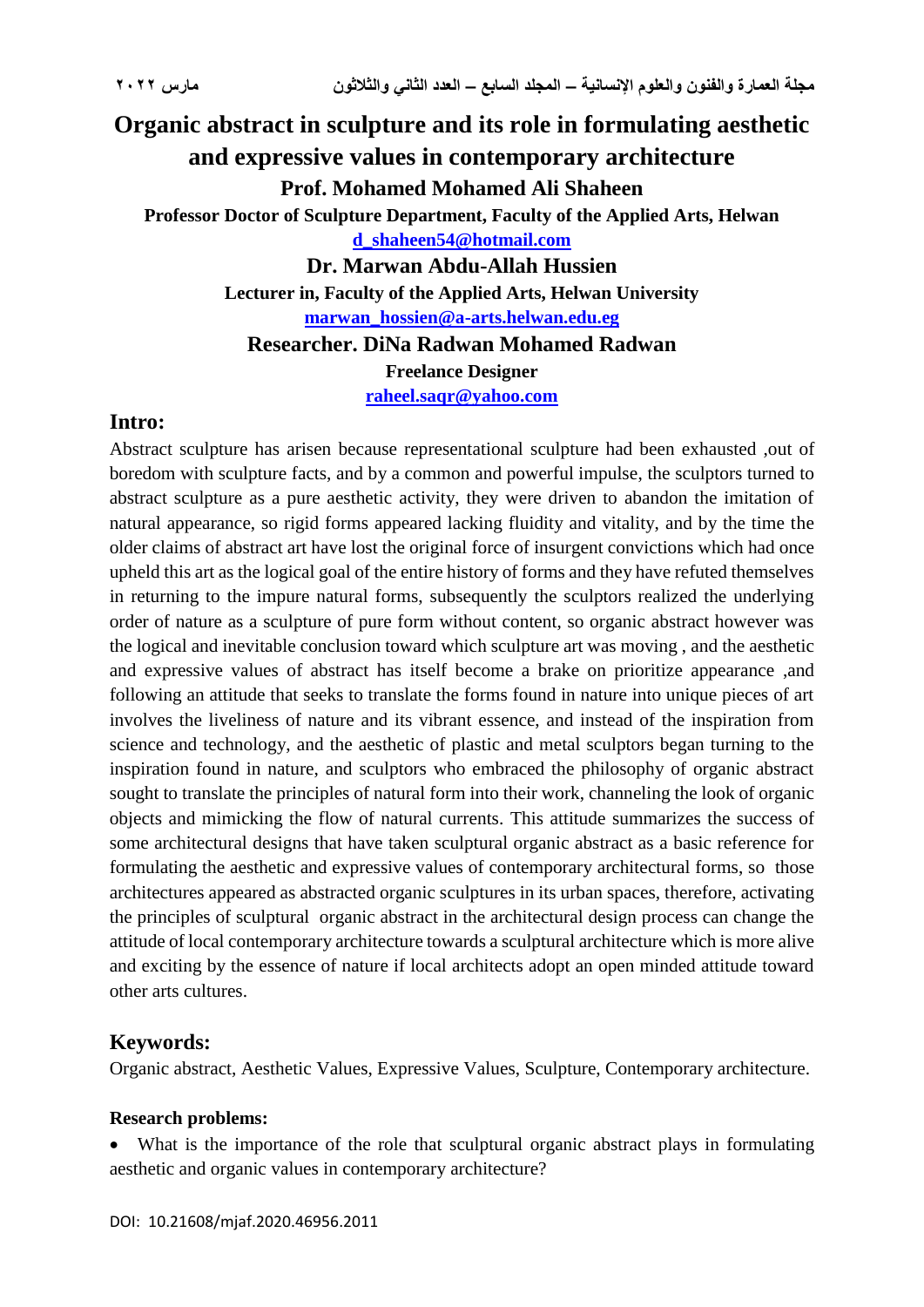What is the possibility of reaching mechanisms that governing the process of formulating the aesthetic and expressive values of sculptural architectural forms which inspired by nature in an organic abstract manner?

### **The research assumes the following:**

• The architectural design process can be enriched by the role of an organic abstract in sculpture, which leads to a great diversity of architectural forms that carry aesthetic and expressive values.

### **Research objective:**

 Exposing the role of sculpture in contemporary architecture design by presenting architectural works based on organic abstraction in sculpture in the formulation of aesthetic and expressive values.

### **Research importance***:*

• Highlighting the aesthetic and expressive values of the sculptural architectural forms that depended on the style of organic abstraction in their design.

### **Research Methodology:**

The research follows the descriptive and analytical method.

## **The definition organic abstract:**

It's a term uses nature not as a subject matter to be represented but as a source of formal ideas.

### **Abstract Pioneers:**

- Joan Miro ( $1893 1983$ )
- Henry Moore ( $1898 1986$ )
- Jean Arp ( $1886 1966$ )
- $\bullet$  Isamu Noguchi (1904 1988)
- $\bullet$  Barbara-Hepworth (1903 1975)
- Constantin Brâncuși (1876 1957 )



**Lunar Bird, Joan Miro, 1945. Mother and Child, Henry Mooree,1977.**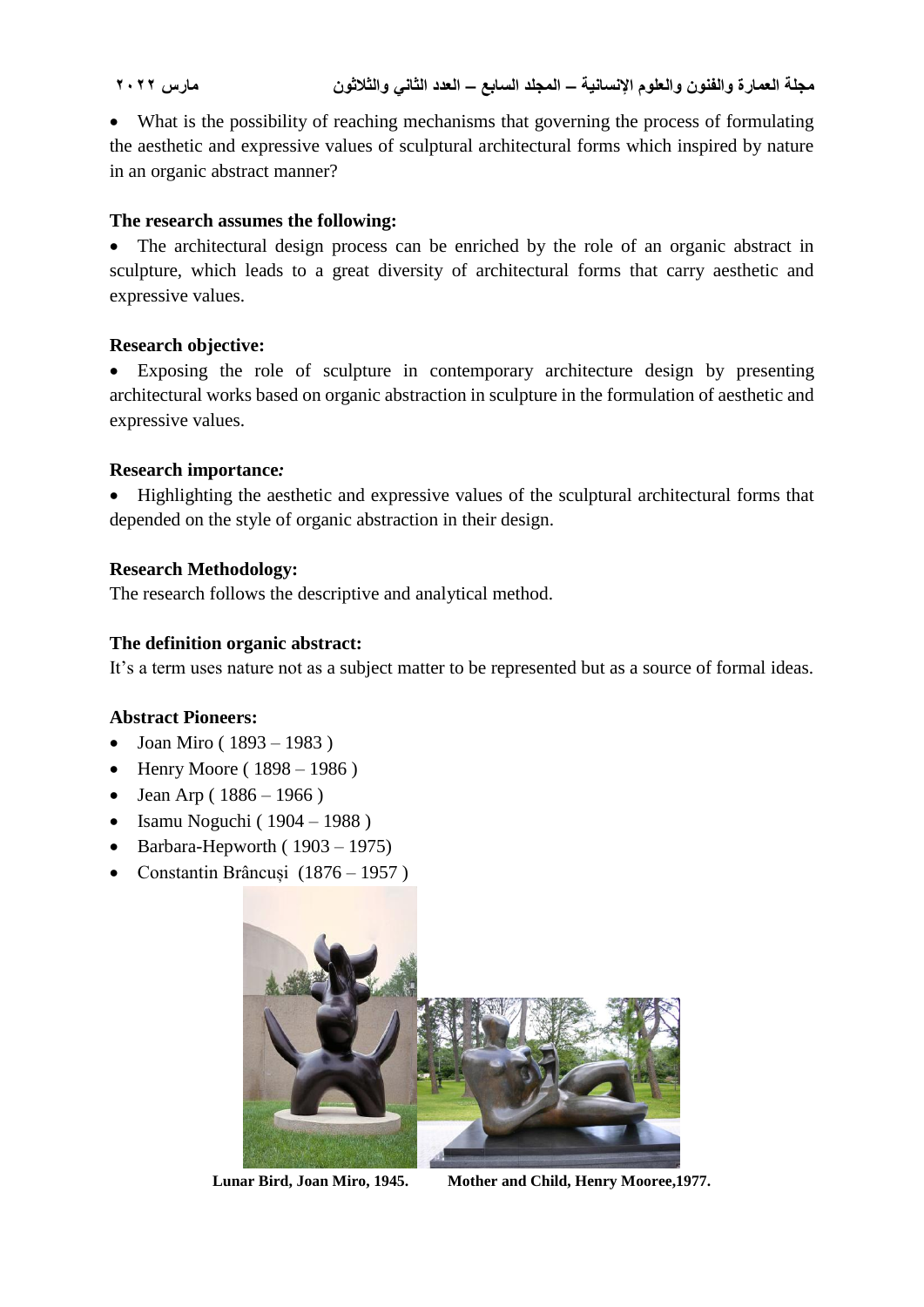

**Silent, Jean Arap, 1942. Black Sun , Isamu Noguchi, 1969.**



**Mother and Child, Barbara Pogan , Constantin -Hepworth , 1934. Brâncuși , 1927.**

#### **Aesthetic and expressive values:**

Aesthetic and expressive values unite via the form of lines and industrial models ,so the art work, whether even sculptural or architectural can be described as an evolution of formal and sensory relationships, and the excitement caused by the organic abstract method can be observed for expressive and aesthetic responses of relations among surfaces, shapes, proportions and colors, which are based on direct awareness of the mechanism of organizing these relationships.

Perhaps one of the most prominent architects who were influenced by the determinants of formulating the aesthetic and expressive values of organic abstract in architectural sculpture in their architectural designs was "Santiago Calatrava" whose works bear the strong identity of sculpture, which made people around the world nicknamed him the sculptor engineer. The following is a presentation of examples of his works that illustrate the influence of organic abstract in sculpture :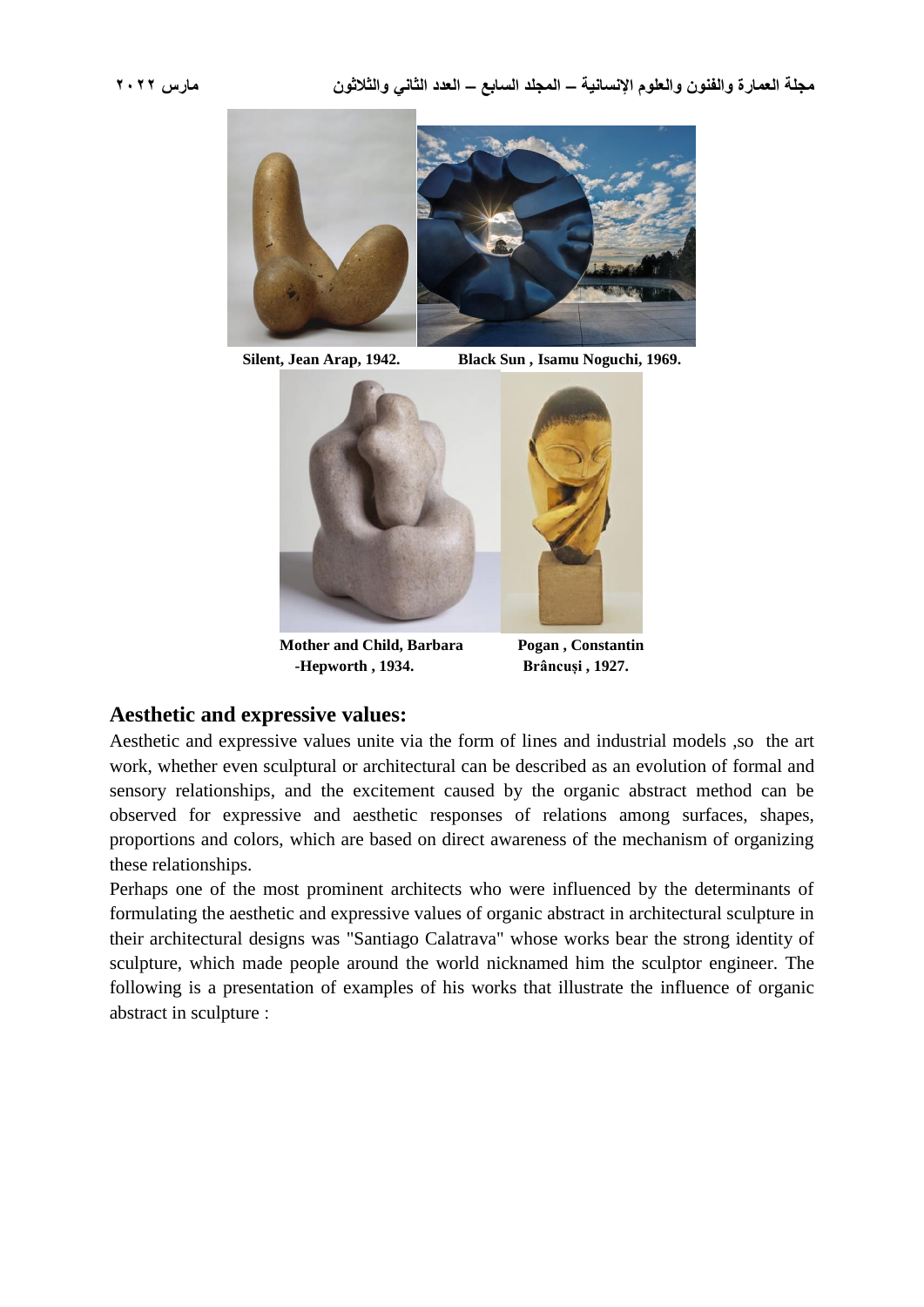

**Saint- Exupéry , France,1994. Twisty Tower, Sweden,**



**Hemispheric ,Spain 2007.**

Some of the mechanisms of formulating aesthetic and expressive values inspired by contemporary architecture can be drawn from organic abstract in sculpture:

- Downsizing
- Shorthand
- Misrepresentation
- Modulation
- Brevity
- Simplification

The role of organic abstraction in sculpture in formulating aesthetic and expressive values in contemporary architecture can be summarized in the following points:

 Providing renewable treatments for the determinants and foundations of nature that contribute to building a sculptural architecture that does not consist of nature itself, but whose forms are linked to nature.

• Foundations have been laid for the integration of spaces of architectural formation through a homogeneous integration that provides an organic blending with nature.

 It has taken contemporary architecture to a new level through the use of new forms of concrete, such as expressive arches that are devoid of apparent connections and columns, and the rule of curved lines that form nature.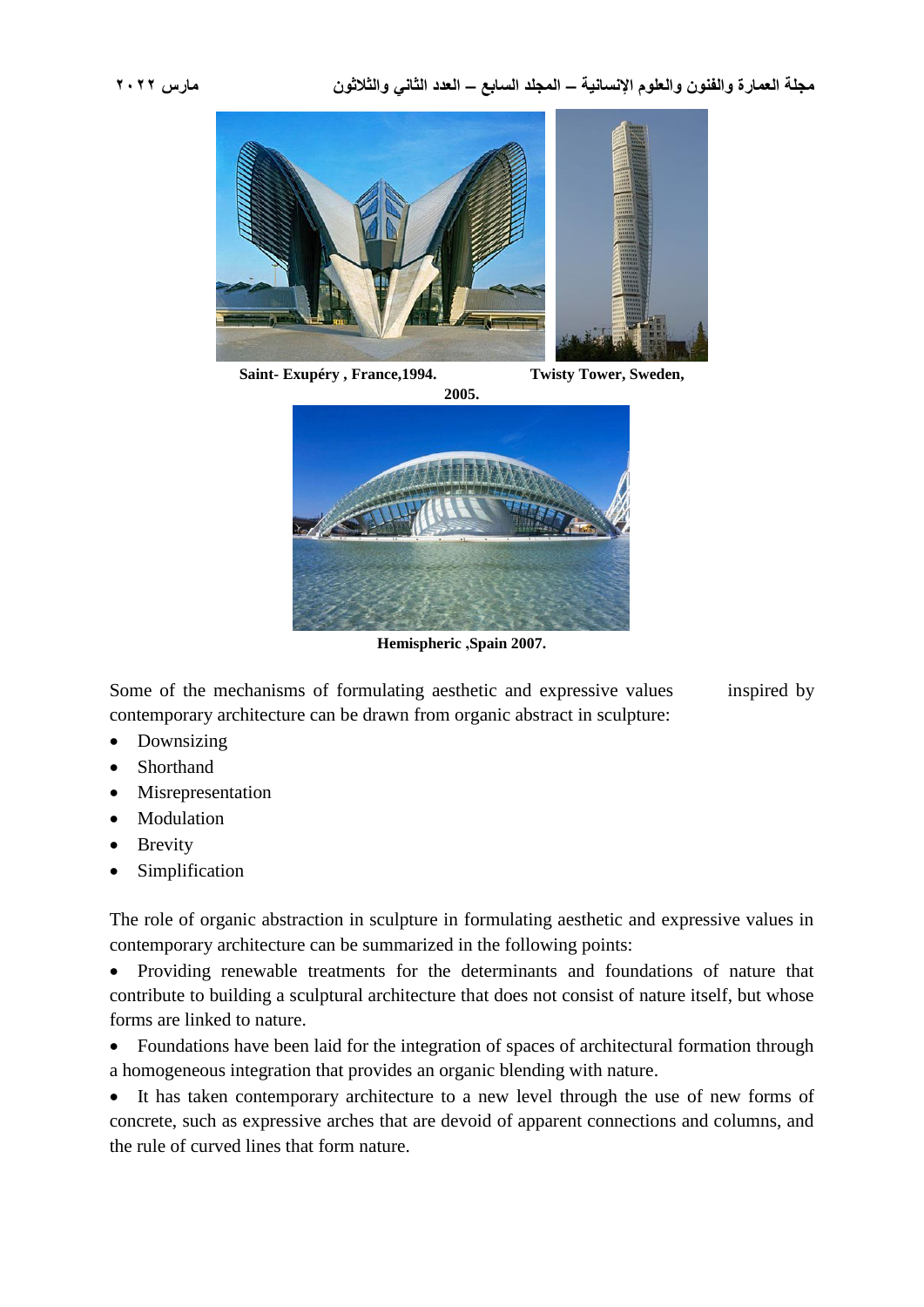Contemporary architecture has drawn inspiration for its rules from the laws of living nature, respect for natural materials, and the continuous search for new building methods that allow free expression, which is a fundamental feature of organic abstraction in sculpture.

 It is directed towards the use of motifs objectively without cost, provided that these motifs are borrowed from nature and in accordance with a logical framework that serves the smoothness of formation and corresponds to expressive fluidity.

# **Results :**

 Organic abstract has had a strong influence on the intellectual methodology of contemporary architecture designers.

 Thanks to the organic abstract of sculpture, aesthetic and expressive values appeared in contemporary architecture that did not exist before.

• Contemporary architects have used sculptural forms that bear the characteristic of organic abstract in designing architectural works that have functional characteristics that meet human needs.

Organic abstract is in itself a truth-processing process from which a new reality is born.

 The primary goal of organic abstract is to delve into the depths of forms and liberate them from their form to come out with their spiritual essence.

 The mechanisms of formulating the aesthetic and expressive values that govern organic abstract aim to enhance the ambiguity and attractiveness of shapes in both architecture and sculpture.

 The sense of aesthetic values and the perception of the expressive values of the figures is not related to the similarity of their external body with the natural body, but to the extent of the designer's success in employing the mechanisms that govern the process of organic abstraction to highlight the vitality and ambiguity of the natural form in the abstract form.

# **Recommendations:**

Research recommends:

- Studying the reasons for the influence of contemporary architecture with organic abstraction in sculpture.
- Designing organic abstract models that inspire contemporary architecture.

 Creating art exhibitions of sculptural models that have been transformed into architectural works based on the aesthetic and expressive values of organic abstraction in sculpture.

• Activating the role of the sculptor designer in the architectural design process.

 Open the way for designers to compete creatively to present architectural experiences that depend in their design on the method of organic abstraction in sculpture and the implementation of the distinctive ones in contemporary local architecture.